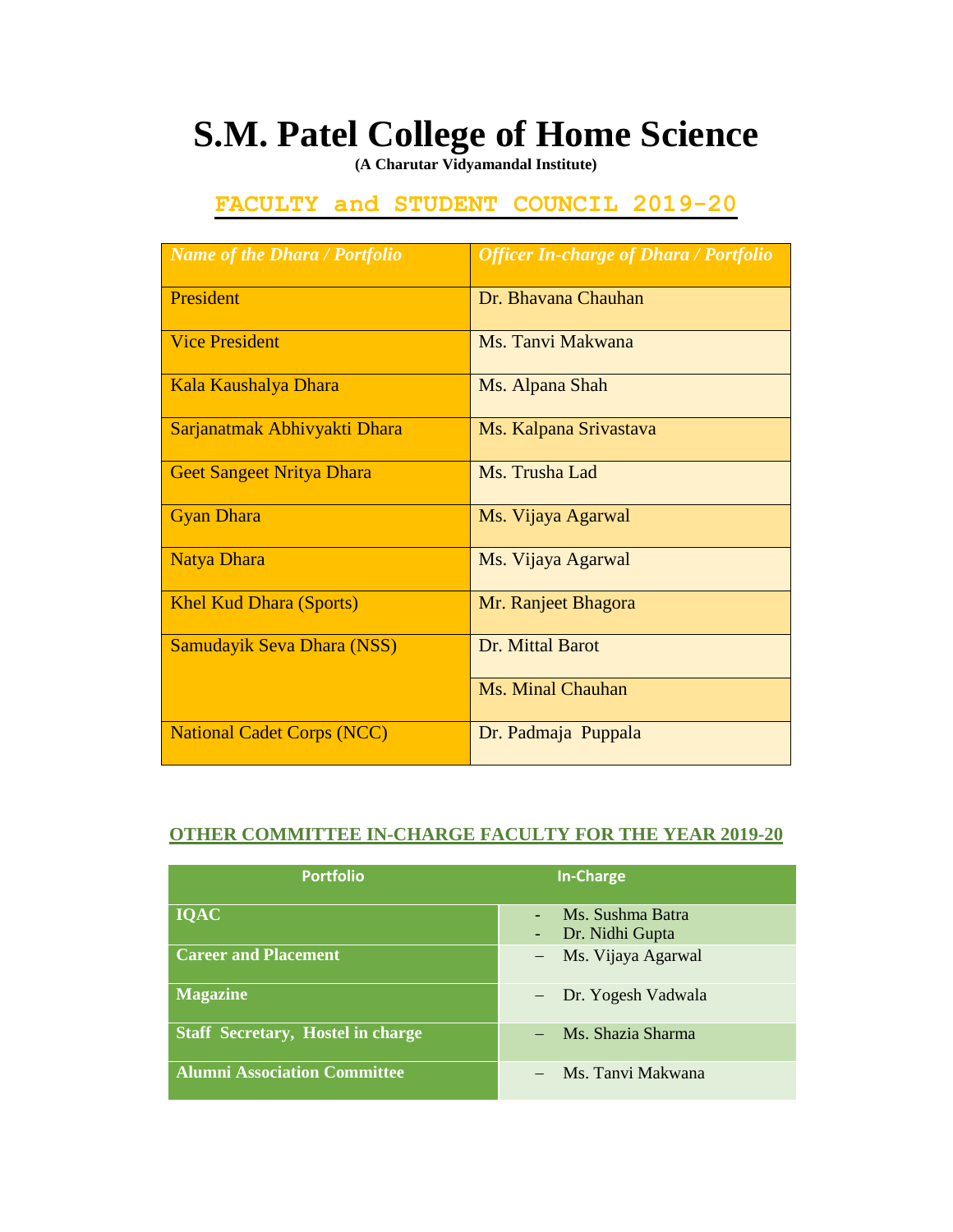| <b>College website</b>                      | Ms. Kalpana Srivastava                          |
|---------------------------------------------|-------------------------------------------------|
| <b>Publicity</b>                            | Mr. Ranjit Bhagora<br>-                         |
| <b>ICT Facility</b>                         | Ms. Trusha Lad<br>$\overline{\phantom{0}}$      |
| <b>BISEG</b>                                | Mr. Ranjit Bhagora<br>Mr. Ranjit Bhagora<br>—   |
| <b>Udisha</b>                               |                                                 |
|                                             | Ms. Vijaya Agarwal<br>—                         |
| <b>Funds for financially poor students</b>  | Dr. Bhavana Chauhan                             |
| <b>Committee</b>                            | Dr. Yogesh Vadwala                              |
| <b>Green Club,</b>                          | Ms. Trusha Lad                                  |
| <b>Nodal Officr (NaMo Wi-Fi)</b>            |                                                 |
| <b>Gymnasium Committee</b>                  | Mr. Ranjit Bhagora<br>—                         |
|                                             | Mr. Kamlesh Panchal                             |
| <b>Time Table Committee</b>                 | Ms. Vijaya Agarwal<br>Ms. Alpana Shah<br>$-$    |
|                                             | Dr. Mittal Barot                                |
|                                             | Dr. Nidhi Gupta                                 |
|                                             | Ms. Shazia Sharma                               |
| <b>Exam Committee</b>                       | Ms. Alpana Shah                                 |
|                                             | Dr. Yogesh Vadwala<br>н.                        |
| <b>Library Committee</b>                    | Ms. Minal Chauhan                               |
|                                             | Mr. Ishwarbhai Patel                            |
| <b>Committee for Receiving Guests</b>       | Ms. Sushma Batra<br>$-$                         |
|                                             | Ms. Tanvi Makwana                               |
| <b>Grievance Redressal Committee</b>        | Dr. Bhavana Chauhan<br>$-$<br>Ms. Tanvi Makwana |
| <b>Women's Cell</b>                         | Dr. Bhavana Chauhan                             |
|                                             | Ms. Alpana Shah<br>—                            |
|                                             | Ms. Sushma Batra                                |
|                                             | Ms. Minal Chauhan                               |
| <b>Academic Calendar Planning Committee</b> | Dr. Bhavana Chauhan                             |
|                                             | Ms. Alpana Shah                                 |
|                                             |                                                 |
| <b>Research</b>                             | Dr. Nidhi Gupta                                 |
| Anti Ragging Committee                      | Dr. Bhavana Chauhan (Chairman)<br>-             |
|                                             | Dr. Yogesh Vadwala (nodal officer)              |
|                                             | Dr. Nidhi Gupta                                 |
|                                             | Ms. Shazia Sharma                               |
|                                             | Mr. Tushar                                      |
|                                             | Majmudar(Registrar,SPU)                         |
| <b>Nodal officer</b>                        | Dr. Yogesh Vadwala                              |
| <b>Internal Complaint cell</b>              | (Dept.- Chemistry)                              |
|                                             | Ms. Alpana Shah                                 |
|                                             | Ms. Kalpana Srivastava<br>۰<br>Ms. Asha Dalal   |
|                                             |                                                 |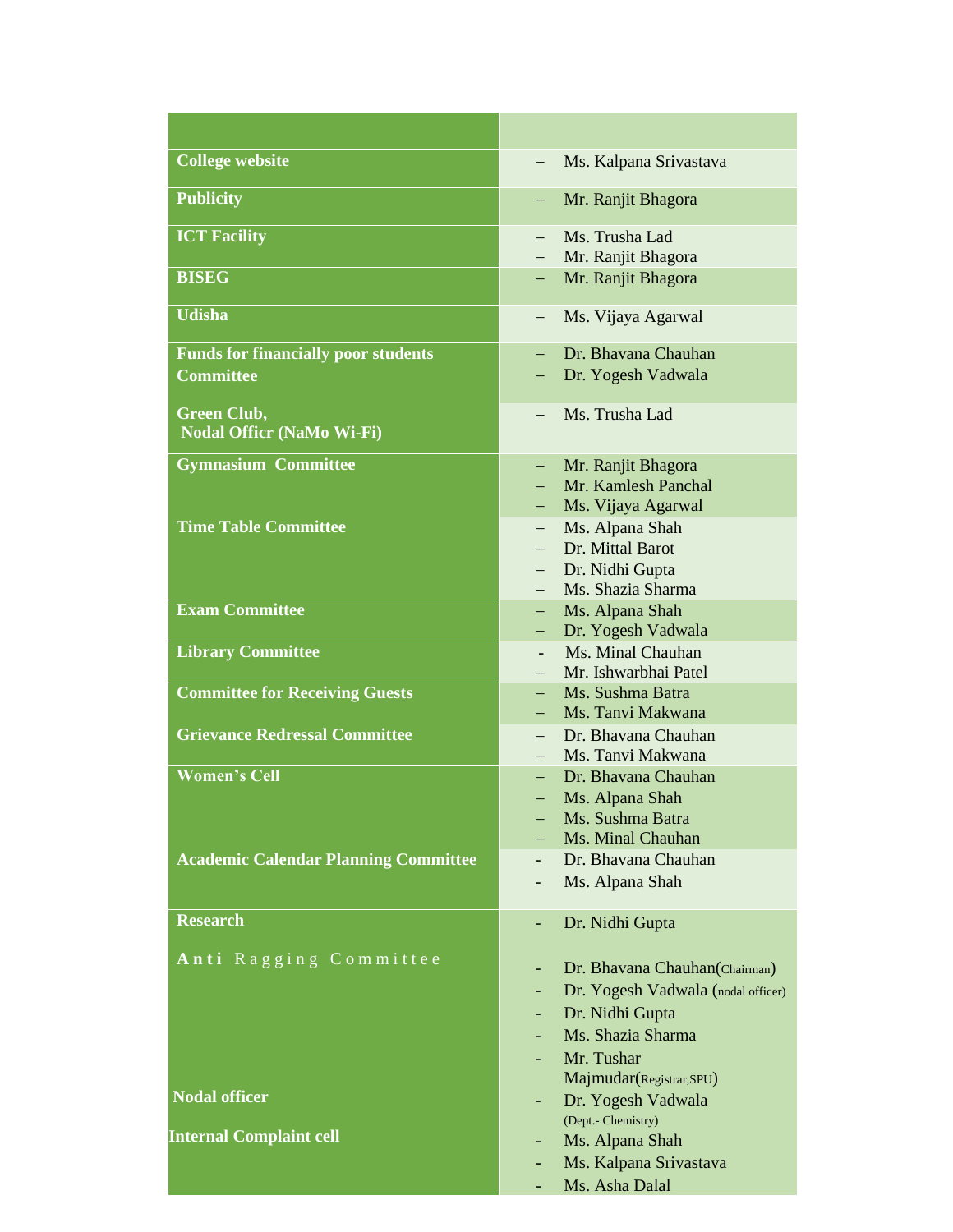## **Student Council members 2019-20**

| Sr.<br>No.     | <b>Dhara and Committee</b>                                   | <b>Student In-charge</b>                                                                                                                                        |  |
|----------------|--------------------------------------------------------------|-----------------------------------------------------------------------------------------------------------------------------------------------------------------|--|
| 1              | <b>General Secretary</b>                                     | <b>Ms. Simran Kumawat</b>                                                                                                                                       |  |
| $\mathbf{2}$   | <b>Geet Sangeet Nritya Dhara</b>                             | <b>Ms. Mansi Brahmbhatt</b>                                                                                                                                     |  |
| $\overline{3}$ | Natya Dhara                                                  | <b>Ms. Himani Doshi</b>                                                                                                                                         |  |
| 4              | <b>Gyan Dhara</b>                                            | <b>Ms. Truhi Shah</b>                                                                                                                                           |  |
| 5              | Sarjanatmak Abhivyakti Dhara                                 | <b>Ms. Divya Mhaskar</b>                                                                                                                                        |  |
| 6              | Kala Kaushalya Dhara                                         | <b>Ms Maitri Shah</b>                                                                                                                                           |  |
| $\overline{7}$ | Samudayik Seva Dhara                                         | <b>Ms. Archi Chanchawate</b>                                                                                                                                    |  |
|                |                                                              | Ms. Aditi Vaviya                                                                                                                                                |  |
| 8              | <b>NCC</b>                                                   | <b>Ms. Khushbu Goswami</b>                                                                                                                                      |  |
| 9              | <b>Khel Kud Dhara</b>                                        | <b>Ms. Neha Parmar</b>                                                                                                                                          |  |
| 10             | <b>Magazine</b>                                              | <b>Ms. Bansari Patel</b>                                                                                                                                        |  |
| 11             | <b>Hostel</b>                                                | <b>Ms. Sakina Bharmal</b>                                                                                                                                       |  |
| 12             | <b>Discipline Squad</b>                                      | <b>Ms. Vidhi Shah</b><br>Ms. Pooja Kalavadiya<br><b>Ms. Jagruti Parmar</b><br><b>Ms. Ashiyana Pathan</b><br><b>Ms. Nancy Patel</b><br><b>Ms. Namrata Macwan</b> |  |
|                |                                                              |                                                                                                                                                                 |  |
|                | <b>Class Representatives</b>                                 |                                                                                                                                                                 |  |
| 13             | T Y B.Sc. (FRM)                                              | <b>Ms. Zarana Raval</b>                                                                                                                                         |  |
| 14             | TYB.Sc. (FN)                                                 | <b>Ms. Rutvi Patel</b>                                                                                                                                          |  |
| 15             | TYB.Sc. (FSQC)                                               | <b>Ms. Tanya Singh</b>                                                                                                                                          |  |
| 16             | T Y B.Sc. (HD)                                               | <b>Ms. Sejal Bharwad</b>                                                                                                                                        |  |
| 17             | $TY$ B.Sc. (TC)                                              | <b>Ms. Nishtha Dave</b>                                                                                                                                         |  |
| 18             | S Y B.Sc. (FRM)                                              | Ms. Bhagvati Limbani                                                                                                                                            |  |
| 19             | $S Y B.Sc.$ (FN)                                             | <b>Ms. Ramsha Pathan</b>                                                                                                                                        |  |
| 20             | S Y B.Sc. (FSQC)                                             | <b>Ms. Miloni Vasa</b>                                                                                                                                          |  |
| 21             | S Y B.Sc. (HD)                                               | Ms. Radhika Bhoi                                                                                                                                                |  |
| 22             | S Y B.Sc. (TC)                                               | <b>Ms. Sonal Bharwad</b>                                                                                                                                        |  |
| 23             | F Y B.Sc. (General)                                          | Ms. Esha Pandya                                                                                                                                                 |  |
| 24             | F Y B.Sc. (FSQC)                                             | <b>Ms. Meshwa Patel</b>                                                                                                                                         |  |
|                |                                                              |                                                                                                                                                                 |  |
|                | <b>Class Representatives in</b><br><b>Certificate Course</b> |                                                                                                                                                                 |  |